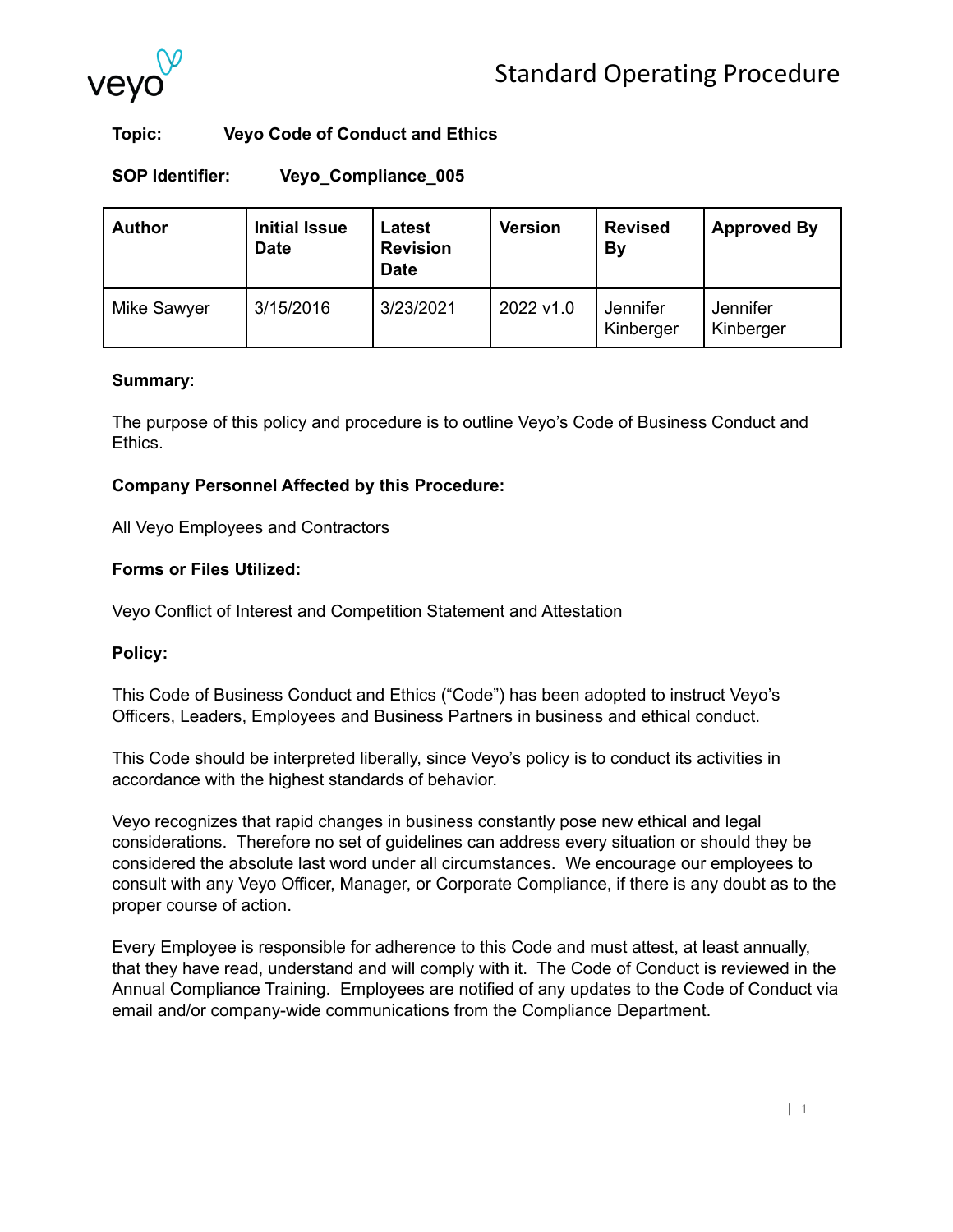

This Code applies to Veyo ("Company"), and all references to Veyo include Veyo and all its Related Providers.

# **Procedure:**

1. General Ethical Standards and Due Care

Employees and Business Partners must exhibit loyalty in all matters pertaining to the affairs of the Company. Employees must not knowingly be a party to any fraud or other illegal or improper activity. Everyone is expected to adhere to high standards of personal integrity. For example, perjury or any other illegal act taken to "protect" the Company, sales made by deceptive practices or quotas achieved through questionable means or numbers is wrong and will not be tolerated by Veyo.

Staff and Business Partners must conduct themselves in an ethical manner, act in good faith, responsibly, with due care, competence and diligence by conducting all business activities with the highest level of integrity. To accomplish this, Staff and Business Partners must:

- Observe professional standards:
- Continually evaluate existing procedures to identify potential noncompliance and FWA;
- Make process improvements to ensure that appropriate standards are met;
- Be knowledgeable of and exercise diligence with applicable laws, regulations, corporate and departmental policies; and
- Address deficiencies by reporting them to Veyo management or Corporate Compliance.

#### 2. Conflicts of Interest and Competition

Veyo strives to maintain the highest standards of integrity and is committed to integrity and fairness in the conduct of all its activities. Accordingly, any appearance of a conflict must be avoided. To maintain Veyo's reputation and credibility, we have adopted the following policy.

*Conflict of Interest:* Any situation or interest that might interfere with an Employee's judgment in exercising his/her responsibilities for Veyo is a potential Conflict of Interest and must be avoided. Examples of common Conflicts of Interest include, but are not limited, to:

- a. *Loans:* Lending to or borrowing money from Veyo, other than:
	- i. Routine expense advances made and approved in the ordinary course of business; or
	- ii. Short-term advances against 401(k) hardship withdrawals or 401(k) loans against account balances that have been approved by the Plan Administrator.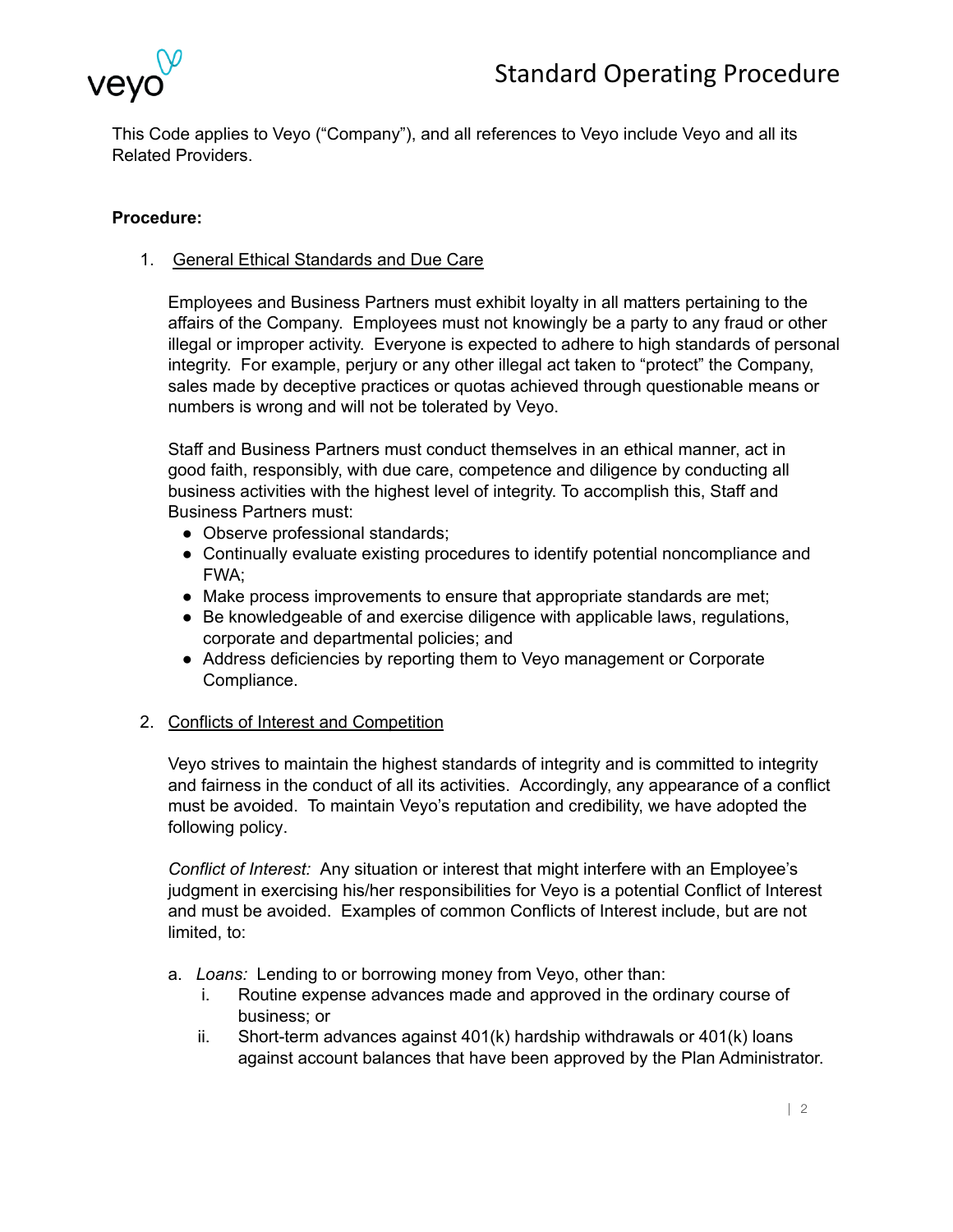

- b. *Compensation:* Paying or accepting compensation related to work for Veyo, other than salary or other compensation Veyo pays in the ordinary course of business to its Employees.
- c. *Illegal or Unethical Payments:* In dealing with public officials and private business associates, the Company will utilize only ethical commercial practices. Employees are prohibited from giving, offering or accepting anything that can be construed as a bribe, kickback or an illegal or unethical payment in connection with Veyo or its activities.
- d. *Favors:* Accepting a gift, favor, service or privilege, including travel or entertainment, that is of more than nominal value or that exceeds the level of business courtesies routinely extended from an existing or potential customer or supplier, in order to influence Veyo's decision about a transaction, loan or compensation. Examples of gifts of nominal value include such items as coffee mugs, pens, notepads and the like.
- e. *Competition:* Engaging or having an interest in an activity that is in competition with Veyo.

Simply stated, every decision made by any Employee should be motivated with the best interests of Veyo in mind, not personal gain.

**Note: Veyo prohibits Full-Time, Part-Time, and Temporary Employees Employees from partnering with Veyo as a contracted Third Party Operator (3PO) driver, Independent Driver Provider (IDP), Regional Provider Operator (RPO), Volunteer Driver, or participating as a driver or receiving reimbursement under Veyo's Mileage Reimbursement (MRB) Program. This is considered a conflict of interest.**

*What to do if a Conflict of Interest Cannot be Avoided:* An Employee who has a Conflict of Interest must immediately report the Conflict of Interest to Corporate Compliance at [compliance@veyo.com](mailto:compliance@veyo.com) or People Operations [hr@veyo.com](mailto:hr@veyo.com) and include full disclosure about the Conflict of Interest, avoid participating in or attempting to influence any Veyo decision affected by the Conflict of Interest and keep all Veyo information confidential. In other words, be open and honest about any Conflict of Interest and take appropriate steps to diminish any harm to Veyo.

All Veyo employees review and sign the Veyo Conflict of Interest and Competition Statement and Attestation on an annual basis.

# 3. Confidential Veyo, Vendor, Customer, and/or Prior Employer Information

Employees must not use sensitive, confidential and/or proprietary information for any personal gain, nor in any manner which would be contrary to the law or detrimental to the welfare of the Company.

Employees must use and protect PHI (Protected Health Information) in accordance with Veyo\_Compliance\_006 HIPAA and PHI.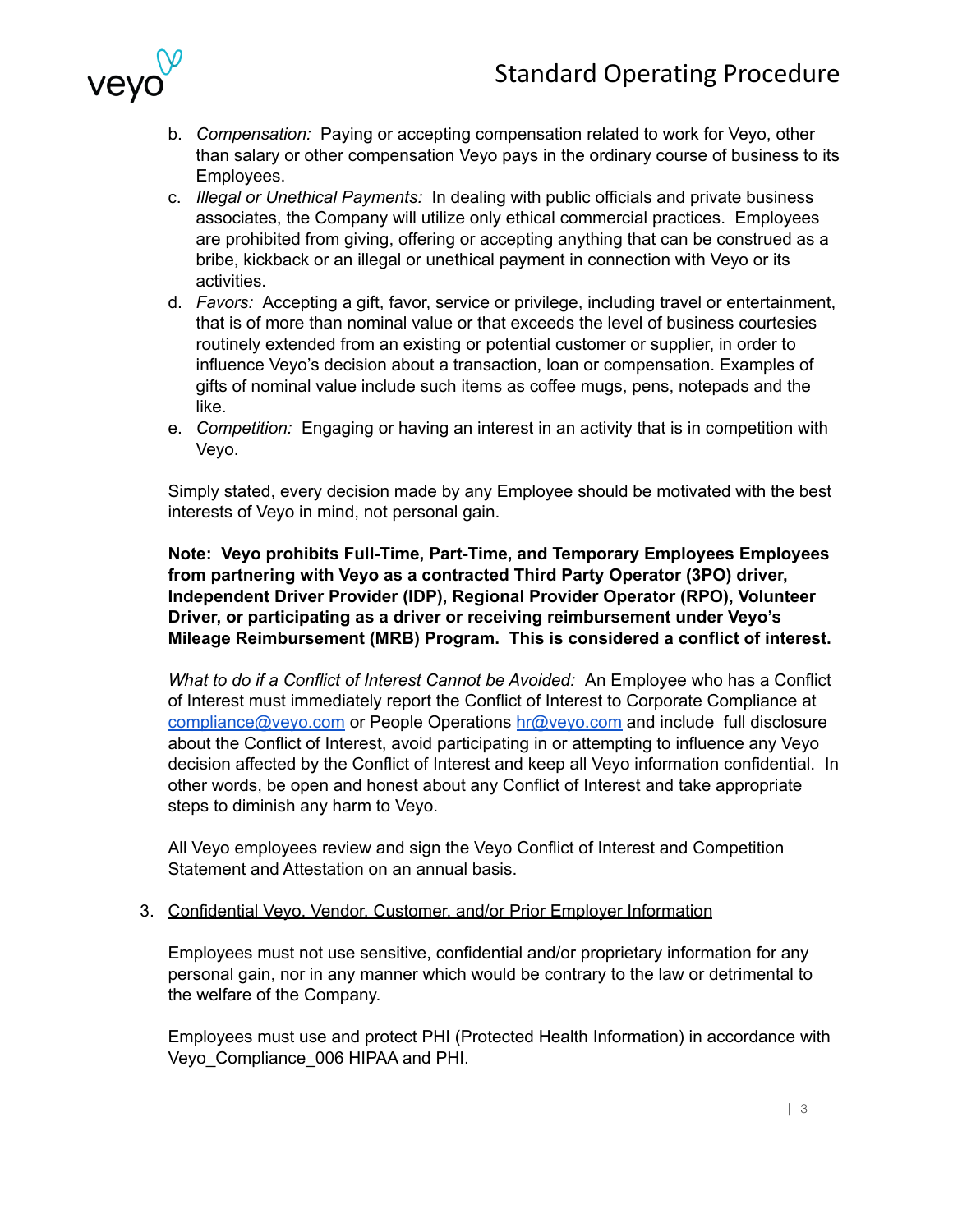

While the Company may hire individuals who have knowledge and experience in various fields, it is not Veyo's intent to employ such persons as a means of gaining access to the confidential information of others. Employees will not ask new employees to divulge sensitive, confidential and/or proprietary information and Employees will not divulge sensitive or confidential information obtained from past employment.

# 4. Trade Secrets

Trade Secrets are Veyo's intellectual property that gives us an advantage over the competition because it is not generally known and we take reasonable steps to keep it secret. Examples of our Trade Secrets include our customer lists and contacts, pricing formulas, computer programs and databases, marketing or promotional plans, instructional and training methods as well as the trade secrets we learn from companies we do business with in the normal course of our business transactions.

Employees must keep all of Veyo's Trade Secrets confidential and secure. If any employee is unsure whether information is considered a Trade Secret, she/he should ask any member of management for guidance.

#### 5. Antitrust Compliance

In compliance with antitrust laws, Veyo's policy is that we will independently determine the cost and other terms for our services. No Employee should discuss cost or other terms for its services with other enterprises that are in direct or indirect competition with Veyo.

#### 6. Outside Income

No Employee may conduct a personal enterprise during the time periods committed to the Company by position or schedule. Additionally, employees may not accept compensation from outsiders for services to or time spent on behalf of Veyo.

#### 7. Fraud, Waste and Abuse

Fraud, Waste and Abuse is addressed in detail in Veyo\_Compliance\_007 Fraud, Waste and Abuse policy.

#### 8. Public Statements

It is important that Veyo's public communications are consistent and accurately reflect the Company's position and image. Therefore, no Employee may make any public statement, written or verbal, to any media outlet on behalf of Veyo without prior written approval from the President or an EVP of Veyo. Media outlets include news and trade publications as well as any electronic source.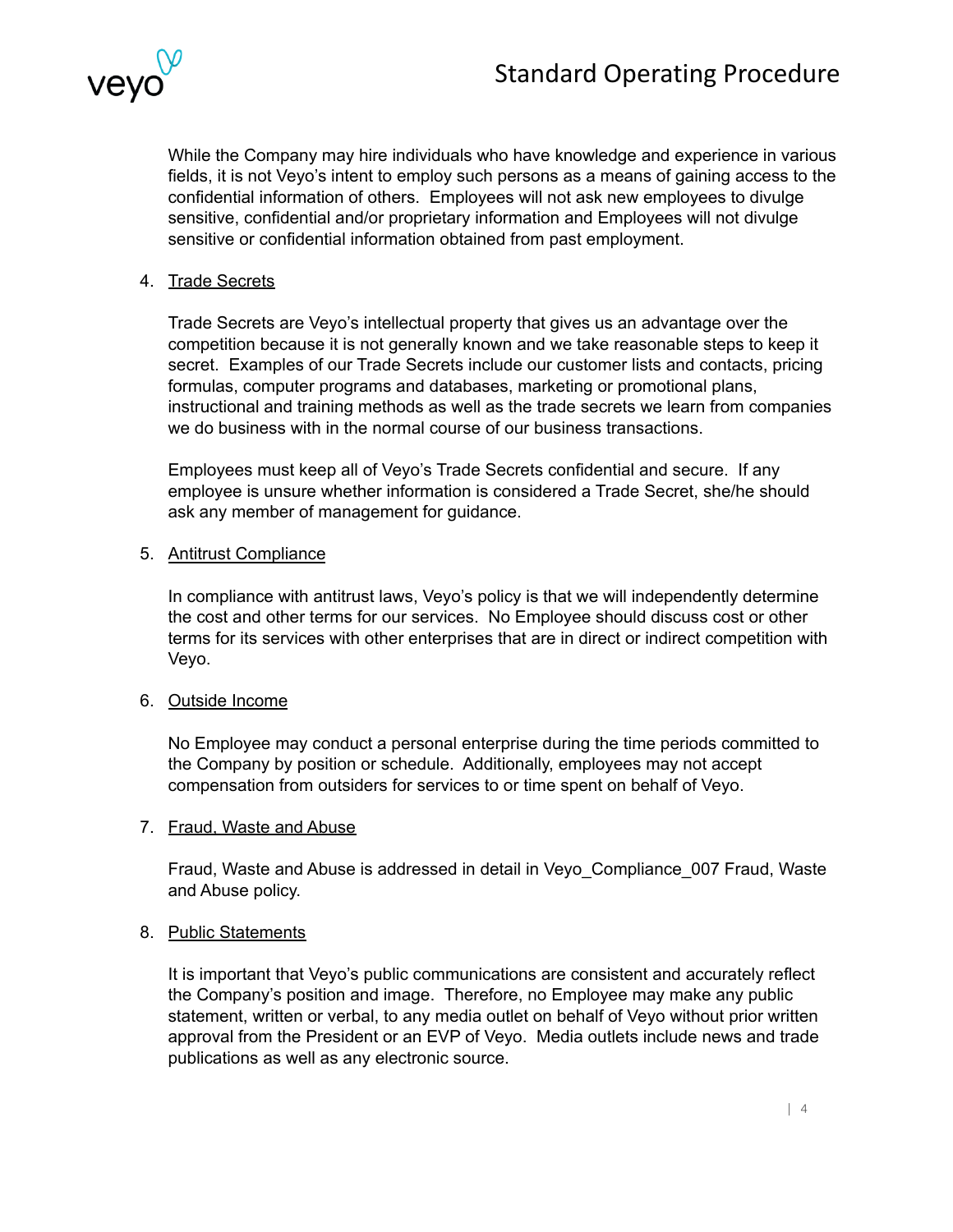

# 9. Business and Accounting Practices

The integrity of Veyo's accounting and financial records is based on the validity, accuracy, and completeness of basic information supporting entries to the Company's books of account. Every Employee involved in creating, processing or recording such information is held responsible for its integrity and is responsible for full, fair, accurate, timely, and understandable disclosure in the periodic reports required to be filed by the Company.

Every accounting or financial entry should reflect exactly that which is described by the supporting information. There must be no concealment of information from, or by, management or from the Company's independent auditors.

Employees who become aware of possible omission, falsification or inaccuracy of accounting or financial entries or basic data supporting such entries are held responsible for reporting such information to any member of management or Corporate Compliance.

#### 10. Human Resources

Veyo is committed to treating all individuals, inside and outside the Company, with dignity and respect. We will endeavor to provide a work environment free of all forms of harassment or discrimination, and it is each employee's obligation to assist the Company in that endeavor.

Veyo is committed to comply with Federal, State and local laws and ordinances. Within the organization, Veyo has multiple policies and procedures to address specific issues and ensure consistent practices throughout the Company.

Every Employee is expected to abide by the Human Resources' Guidelines and procedures. Veyo maintains a drug-free work environment.

#### 11. Discrimination

Veyo does not doesn't exclude, deny benefits to, or otherwise discriminate against any person in admission to, participation in, or receipt of the services and benefits under any of its programs and activities, whether carried out by CMS directly or through a contractor or any other entity with which CMS arranges to carry out its programs and activities.

Veyo, LLC complies with all applicable Federal and State civil rights laws and does not exclude people or treat them differently because of race, color, national origin, religion, national origin, age, medical status or genetic information, disability, sex, gender identity or expression, or sexual orientation. Veyo ensures accessibility to all services by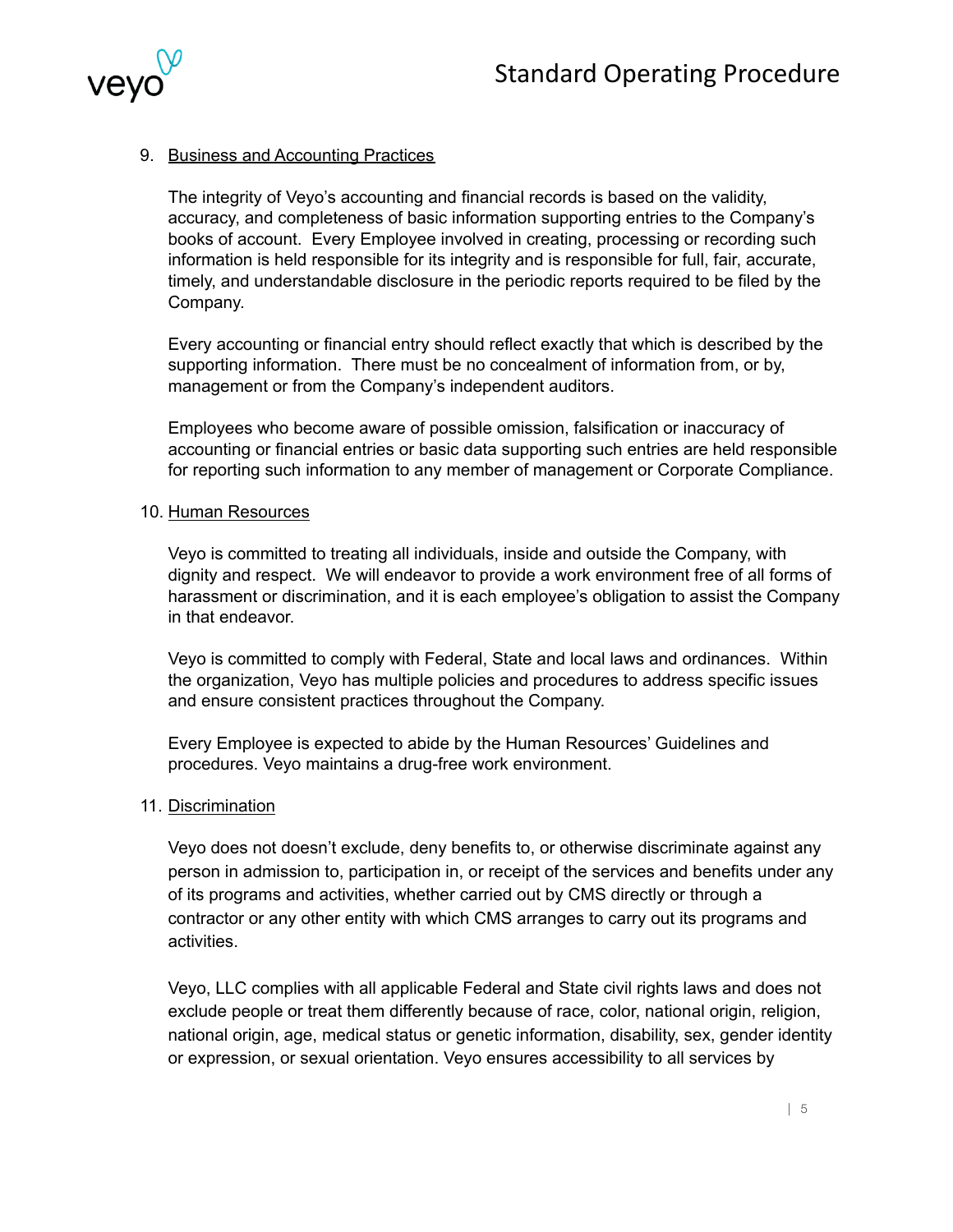

individuals with disabilities pursuant to the Americans with Disabilities Act (ADA) (28 CFR § 35.130) and Section 504 of the Rehabilitation Act of 1973 (29 USC § 794) and maintains capacity to deliver services in a manner that accommodates the needs of its customers, as applicable. NEMT and NMT Vehicles comply with the Americans with Disabilities Act (ADA) specifications for transportation, 49 CFR § 38, subparts A and B, as applicable.

Veyo also complies with the nondiscrimination agreements and warranties under [CT](https://law.justia.com/codes/connecticut/2012/title-4a/chapter-58/section-4a-60a) Gen Stat § [4a-60a](https://law.justia.com/codes/connecticut/2012/title-4a/chapter-58/section-4a-60a) (2012), as amended.

### 12. Other Violations

Any employee or business partner who suspects related violations such as social engineering (for example: email that attempts to manipulate a person into performing actions or divulging confidential information) or human trafficking should also be reported to Corporate Compliance.

#### 13. Anti-Retaliation

It is a violation of this Code to discriminate or retaliate against any employee for reporting a suspected violation of any Federal, State, or Local law. Supervisory and Management personnel have a special responsibility to demonstrate high ethical standards in their behavior and a duty to handle reports of suspected violations properly by reporting them to Corporate Compliance or any member of Senior Management.

#### 14. Cooperate With All Investigations

Veyo expects truthful and honest responses when participating in internal investigations or external agency reviews, audits or investigations.

#### *Internal Investigations*

It may be necessary to conduct internal investigations to determine whether or not non-compliant activities have occurred. Cooperation and timely responses, without fear of retaliation, are required to ensure the prompt investigation and resolution of ethical and compliance issues.

Concerns about retaliation should be reported to Corporate Compliance.

Retaliation is prohibited against those who, in good faith, report inappropriate activities. Anyone who intentionally makes a false report, who has knowledge of, or suspects a possible violation of laws or regulations and does not report it, will be subject to disciplinary action up to and including termination.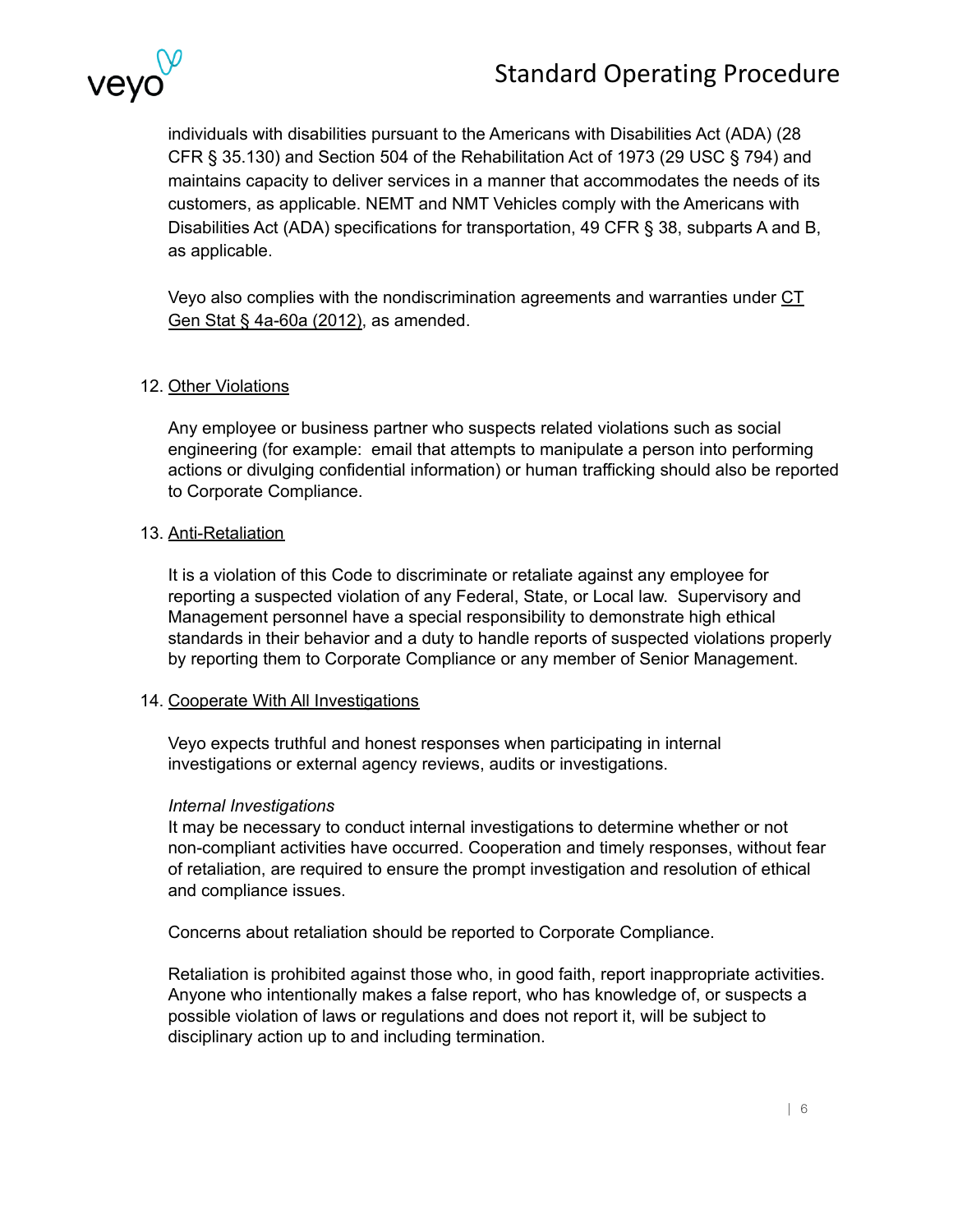

# *Reviews by External Agencies*

Veyo cooperates with all reviews by authorized external agencies in a direct, open and honest manner. No action may ever be taken that would mislead a reviewer or survey team.

Individuals approached by someone stating that they are a government agent should confirm the representative's authority by requesting identification and obtaining the person's name, office, address, telephone number and identification number. Individuals must immediately notify their managers who will immediately notify Corporate Compliance who will determine the legitimacy and scope and establish the proper procedures for cooperating with the investigation.

#### *Government Investigations*

Veyo agrees to permit and will fully cooperate with any authorized federal or state officials who conduct an onsite review as well as all legal demands made in any government investigation.

Individuals may agree or refuse to talk with a government investigator and recognize that they have the right to seek legal counsel before responding to any questions. In all cases, it is imperative to tell the truth.

It is against Veyo's policy and a violation of the law to prevent, obstruct, mislead, delay or attempt to prevent, obstruct, mislead or delay the communication of information or records to a government investigator. Staff and Business Partners that knowingly and willingly, falsify, conceal, or cover up by a trick, scheme or device, a material fact; or make any false statements or fraudulent representations to a Federal agency may be subject to fines, imprisonment or both.

During a government investigation, all policies enabling the destruction of documents must be suspended until the investigation has been completed and Corporate Compliance has reinstated the policies. If a subpoena or other legal document (such as a Civil Investigative Demand) from any government agency is received, the manager must contact Corporate Compliance.

#### 15. Reporting of Violations

Every Veyo employee and contractor has a responsibility to report violations of Veyo's code of conduct or other compliance concerns. Veyo will make every reasonable effort to maintain the anonymity of any Staff or Agent ( if requested) who reports suspected or observed misconduct, but they will be informed that there may be some circumstances under which it is necessary to disclose the reporter's identity during the investigation.

Violations can be reported to: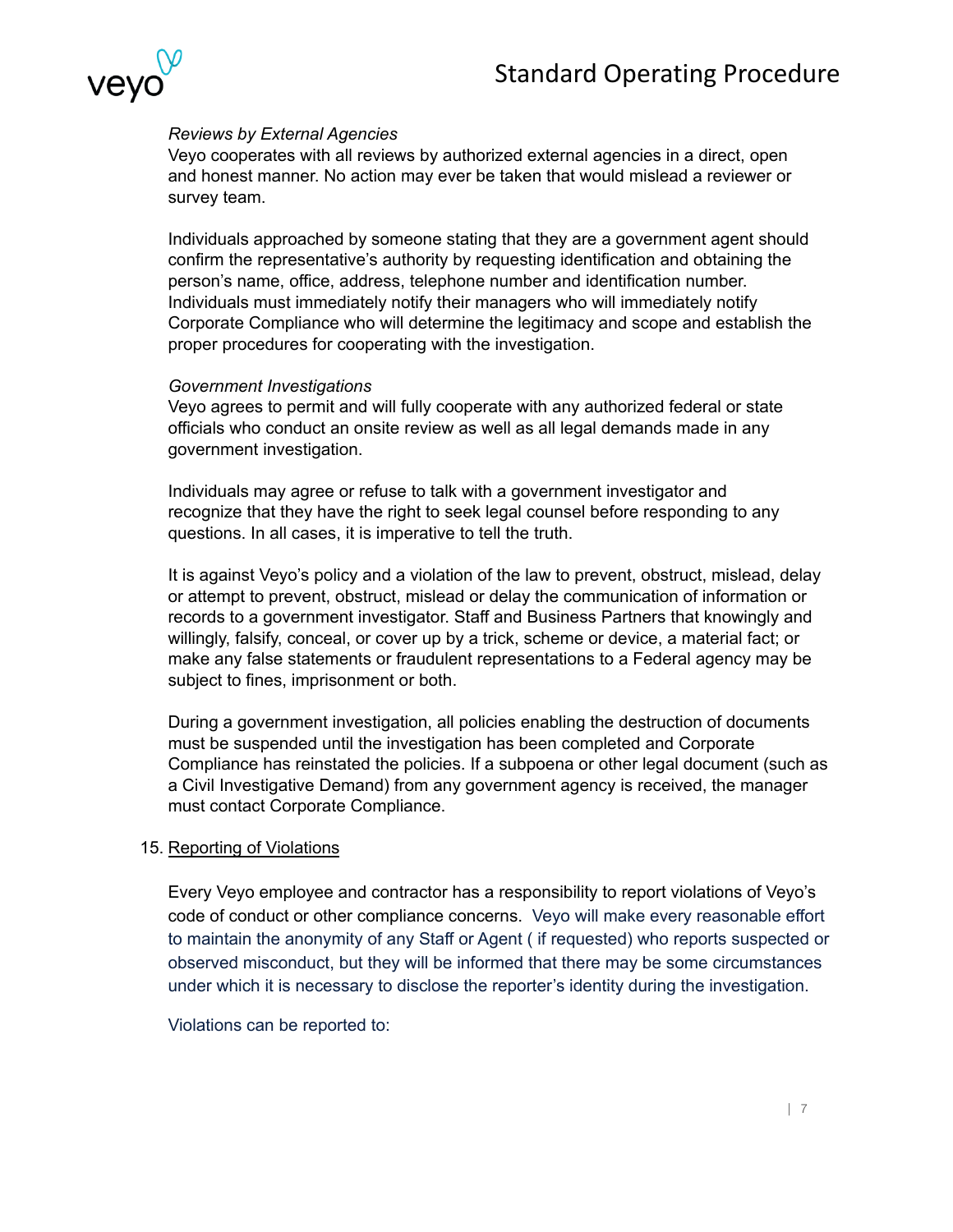# Standard Operating Procedure



Email: [compliance@veyo.com](mailto:compliance@veyo.com) Veyo Compliance Hotline: 888-482-8458

# 16. Violations and Disciplinary Action

Violations of our Code and policies will constitute grounds for disciplinary action, up to and including termination of employment. Conduct that violates this Code may also violate national or state laws and can subject an employee and the Company to civil and criminal penalties. No employee should be misguided by any sense of loyalty to the Company or a desire for profitability that might cause him or her to disobey any applicable law or our Company's policies.

Employees and contractors are not subject to disciplinary or other actions when making good-faith reports of violations of legal, regulatory, or ethical requirements. Any employee or contractor who is aware of a violation of Code of Conduct, or applicable laws or regulations and does not report it, or who is not aware of a violation of the Code of Conduct, or applicable laws or regulations that should have been detected, is subject to disciplinary action, up to and including termination of employment or relationship with Veyo.

| <b>Review and Revision History</b> |  |
|------------------------------------|--|
|------------------------------------|--|

| <b>Date of Revision</b> | <b>Revision Version</b> | <b>Contributors</b> | <b>Change Summary</b>                                                           |
|-------------------------|-------------------------|---------------------|---------------------------------------------------------------------------------|
| 3/15/2016               | 2016 1.0                | Mike Sawyer         | Initial release of SOP                                                          |
| 3/20/2017               | 2017 1.0                | Mike Sawyer         | Annual review                                                                   |
| 7/27/2017               | 2017 1.1                | Joanne Tan          | Formatting changes;<br>removed reference to<br>alcohol free work<br>environment |
| 12/12/17                | 2018 v1                 | Mike Sawyer         | Annual review and<br>update.<br>Adding paragraph<br>"other violations"          |
| 12/19/2018              | 2019 v1                 | Jennifer Kinberger  | Annual review;<br><b>Added CMS</b>                                              |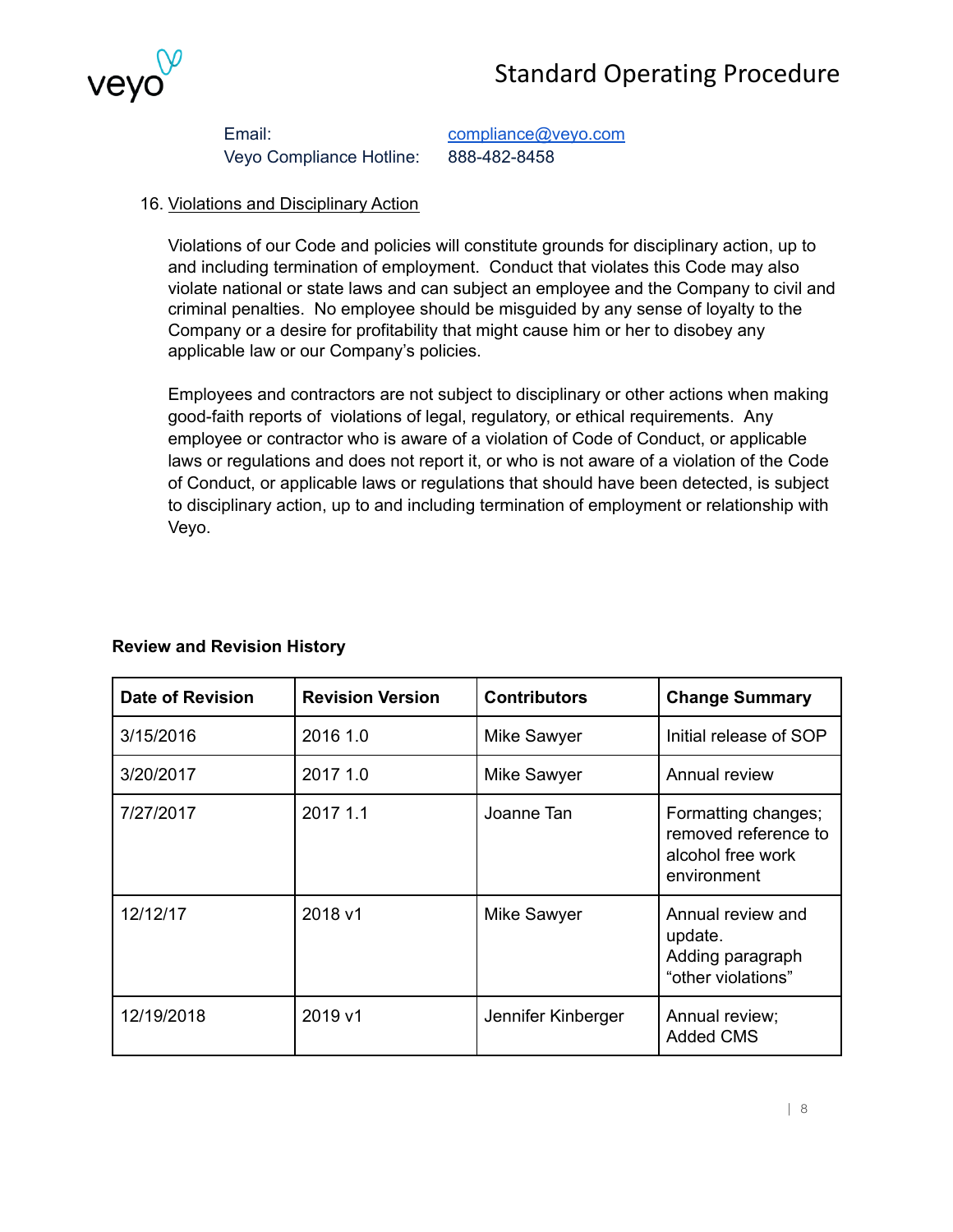

# Standard Operating Procedure

|            |           |                    | non-discrimination<br>language.                                                                                                                                                                                                                                        |
|------------|-----------|--------------------|------------------------------------------------------------------------------------------------------------------------------------------------------------------------------------------------------------------------------------------------------------------------|
| 5/13/2019  | 2019 v1.1 | Jennifer Kinberger | <b>Added Contractors to</b><br>Affected entities and<br>IDP prohibition for<br>Veyo Employees                                                                                                                                                                          |
| 8/28/2019  | 2019 1.2  | Jennifer Kinberger | <b>Updated Conflict of</b><br>Interest section to<br>include policy<br>statement and further<br>clarify prohibited<br>activities in the "Note"<br>section; added<br><b>Conflict of Interest</b><br>statement<br>reviewed/signed by<br>Employees on an<br>annual basis. |
| 10/03/2019 | 2019 1.3  | Jennifer Kinberger | <b>Added Forms</b><br>section; added 3PO<br>driver to the Note<br>section under<br>Conflicts of Interest<br>and Competition.                                                                                                                                           |
| 1/9/2020   | 2020 1.0  | Jennifer Kinberger | Annual review; added<br>reference to CT<br>statute in Section 11.                                                                                                                                                                                                      |
| 6/10/2020  | 2020 2.0  | Jennifer Kinberger | Annual review;<br>updated notification<br>methods to Code of<br>Conduct changes;<br>updated<br>Non-discrimination<br>statement to be<br>consistent with<br>website; added<br>reporting section and<br>enhanced violations<br>and disciplinary<br>actions section       |